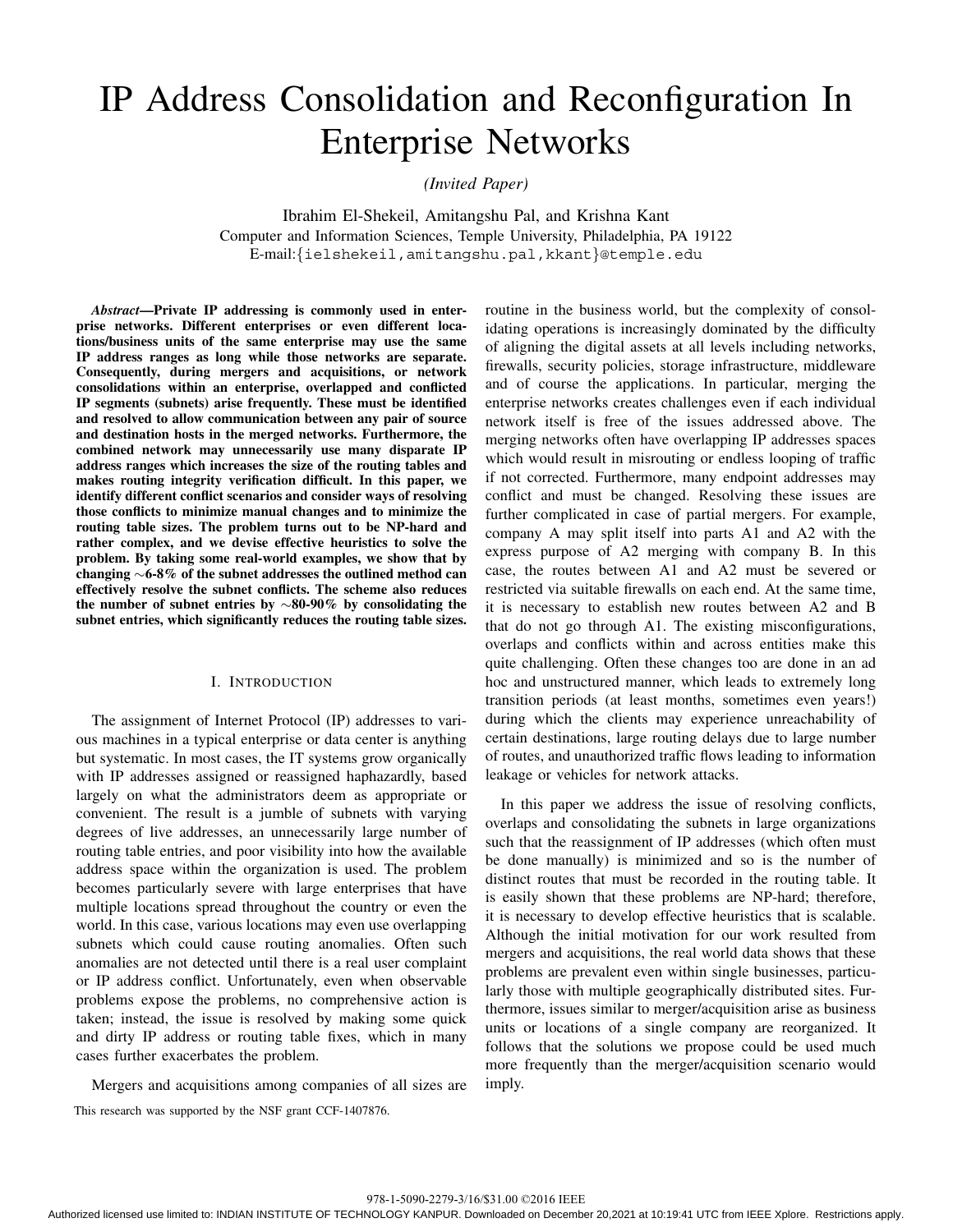In view of the above, it is important to consider not only the quality of the solution but also the reconfiguration time during which some traffic may be mishandled. It is important to note that a proper IP address is crucial not only for routers and endpoints, but also for a long list of other critical resources. These include DHCP servers, authentication servers, firewalls, NAT devices, load balancers, DNS servers, IP-sec/VPN appliances, proxy servers, reverse proxy servers, iSCSI HBA or target devices, accelerators, various types of management interfaces (e.g., for switches, storage controllers, or appliances), etc. The mishandling of traffic by many of these devices can be minimized via a proper ordering of activities; for example, if we install a new entry in the firewall corresponding to the new IP address before actually changing the IP address, we can prevent the firewall from discarding the traffic to the new IP target. However, the issue of configuration change ordering is beyond the scope of this paper and is addressed in [1].

In this paper our main contribution is as follows: we address the resolution of IP address overlaps/conflicts and consolidation of the address space, which are two interrelated operations and must be handled together to yield minimal change and best compaction. As we shall show, each of these is an NP-hard problem in itself; therefore, a combined solution is extremely complex. Thus, we address the problem in two stages – conflict resolution followed by consolidation. Such a technique is more practical since the IP address change (needed for conflict removal) often requires manual intervention, and is best done entirely before moving on to the consolidation part that can be run largely in an automated fashion. Our simulation results show the proposed scheme removes the address conflicts by just changing ∼6-8% of the subnet addresses in case of merging of two enterprises from real traces. On the other hand, the outlined address space consolidation scheme drastically reduces the number of subnet entries by ∼80-90%. To the best of our knowledge, this is the first work dealing with the issues of enterprise merging – one that tries to achieve address conflict removal and consolation in large enterprise environment with minimal manual overhead or intervention.

Accordingly, the outline of the paper is as follows. Section II discusses the conflict resolution and Section III discusses the IP address state consolidation issues including their complexity and heuristic solutions. Section IV reports results based on real routing table data obtained from two scenarios of actual merger between large companies. Section V discussed the related works. Finally, section VI concludes the discussion and discusses potential future work.

# II. ADDRESS CONFLICT RESOLUTION IN ENTERPRISE MERGING

At the time of enterprise merger/acquisition or interconnection of disparate networks within one enterprise, several address conflicts may be detected. Typically, these are handled by filtering out the conflicted subnets from the routing tables and

| Subnet no      | Location $L$   | Subnet Addr | #Active IPs of type |          |                   |
|----------------|----------------|-------------|---------------------|----------|-------------------|
|                |                |             |                     |          |                   |
| s <sub>1</sub> |                | 10.1.0.0/24 | 10                  | 12       | ∩                 |
| $s_2$          |                | 10.1.1.0/24 | 200                 |          |                   |
| $s_3$          |                | 10.1.2.0/24 | 200                 | 0        | 0                 |
| $s_4$          |                | 10.1.3.0/24 | 200                 | $\Omega$ | $\mathbf{\Omega}$ |
| $s_{5}$        | $\overline{c}$ | 10.2.0.0/24 | 200                 | $\Omega$ | 0                 |
| $s_6$          | $\overline{c}$ | 10.1.3.0/24 | 200                 | 10       |                   |
| $s_7$          | $\overline{c}$ | 10.2.2.0/24 | 200                 | 10       | 0                 |
| $s_{8}$        | $\overline{c}$ | 10.2.3.0/24 | 200                 | $\Omega$ | 0                 |
| $s_9$          | 3              | 10.1.0.0/22 | 500                 | $\Omega$ | $\Omega$          |
| $s_{10}$       | 3              | 10.2.1.0/24 | 0                   | 10       | 0                 |
| $s_{11}$       | 4              | 10.1.3.0/24 | $\Omega$            | $\Omega$ | 100               |

TABLE I SUBNETS CONFLICTS

creating suitable entries in the Network Address Translation (NAT) appliance to hide the conflicted subnets. However the NATting solution by itself is cumbersome because of the need to maintain the filter for the routing policies and maintain NAT policies, as well as removing them after resolving the conflicts. Thus the long-term solution is to change some of the subnet addresses to another address space.

Conflicted IP subnets could be user subnets, network resource subnets like typical servers, printers etc., or critical resource subnets like DNS, NAT, authentication servers, etc. User subnets usually are dynamically assigned using a Dynamic Host Configuration Protocol (DHCP), whereas network or critical resource subnets usually are statically assigned and configured manually at each host. Thus resolving the conflicts among the subnets need to be decided by considering the number of assigned (active) IP addresses as well as their types. For example changing the static addresses needs manual intervention which is costly and time consuming, thus changing those is less preferable compared to that of DHCP subnets.

#### *A. Identifying Subnets for Movement*

While resolving the conflicts we need to change the addresses that incurs minimum cost. Fig. I shows an instance of the problem. Assume that after merging there are four locations  $\{L_1, L_2, L_3, L_4\}$ : each location  $L_i$  is a building or group of buildings that are connected in a Local Area Network (LAN). The locations have the following subnets:  $L_1 = \{s_1, s_2, s_3, s_4\}, L_2 = \{s_5, s_6, s_7, s_8\}, L_3 = \{s_9, s_{10}\},$ and  $L_4 = \{s_{11}\}\.$  We notice that subnets in location  $L_3$ overlap with locations  $L_1$ ,  $L_2$  and  $L_4$ ; also there are overlaps in between locations  $L_1$ ,  $L_2$  and  $L_4$  itself. The conflicts in between the locations and the subnets are highlighted in Fig. 1(a) and Fig. 1(b) respectively.

To resolve the conflicts we need to change certain addresses such that the cost incurred due to this change is minimized. In Fig. 1(b) we represent each subnet as a vertex of a graph  $G = (V, E)$ , there are edges in between the vertices if they conflict. We call  $G$  the *conflict graph* where  $V$  and  $E$  are the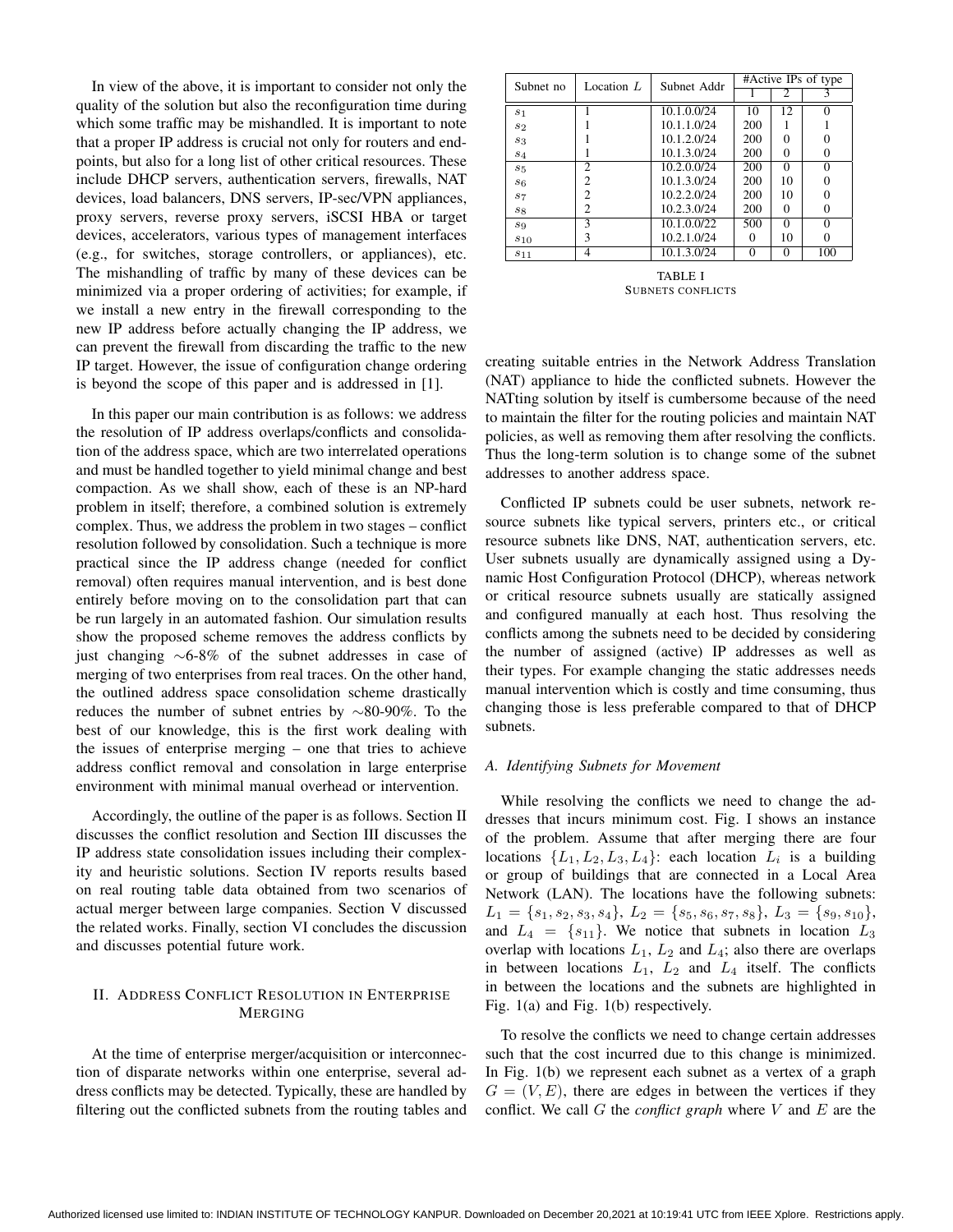

Fig. 1. (a) Subnet conflicts in Fig. I. (b) Construction of the conflict problem.

set of vertices and edges respectively. The cost (weight) of a subnet (vertex) depends on two factors:

- (a) the number of physical entities that needs to be manually changed, and
- (b) their relative importance depending on their types.

We express the weight of vertex *i* as  $w_i = \sum_t \eta_i^t \omega^t$ , where  $\eta_i^t$  is the number of entities of type t that need to be touched in case subnet *i* is changed, and  $\omega^t$  is the relative importance of type  $t$  hosts. In case of DHCP, for making any changes in subnet address space, the administrator needs to change just in DHCP server which makes  $\eta_i^t$  equal to 1. In case of network and critical resources all the active hosts need to be configured manually, thus the  $\eta_i^t$  corresponding to these resources are equal to the number of active addresses.  $\omega^t$  is highest for the critical resources and lowest for the DHCP addresses. This is because if the critical resources like DHCP, DNS, firewall etc. are down, the critical services cannot run. Thus changing the subnets of the critical resources costs the highest, which makes the  $\omega^t$  corresponding to these resources higher.

To retain the best possible combination of subnets (with maximum weights) we need to retain the *maximum weight independent set (WIS)* of graph  $G$  while we move the other subnets to other address space. As WIS is an NP-complete problem [2], we first formulate the integer linear program formulation of this problem and then relax the integrality constraint to propose a heuristic solution.

The *weighted independent set (WIS)* problem can be formulated in the integer linear programming as follows:

Maximize 
$$
\sum_{i \in V} w_i x_i
$$
  
subject to  $x_i + x_j \leq 1, \quad \forall (i, j) \in E$   
 $x_i \in \{0, 1\} \quad \forall i \in V$  (1)

where  $w_i$  is the weight of vertex i and  $x_i$  is a binary decision variable which is 1 if vertex  $i$  is chosen and 0 otherwise. We next use a two-stage heuristic solution that is proposed in [3]. In the first stage we solve the linear programming (LP) as follows:

$$
\begin{array}{ll}\text{Maximize} & \sum_{i \in V} w_i x_i\\ \text{subject to} & x_i + x_j \le 1, \quad \forall (i, j) \in E\\ & 0 \le x_i \le 1 \quad \forall i \in V \end{array} \tag{2}
$$

The above linear program gives the optimal solution corresponding to the LP version of the WIS with each  $x_i \in$  $\{0, \frac{1}{2}, 1\}$  [3], [4]. We divide the vertices into three sets  $\hat{S}_0$ ,  $\overline{S}_\frac{1}{2}$ ,  $\overline{S}_1$  with  $x_i$  equal to 0,  $\frac{1}{2}$  and 1 respectively. The vertices in  $S_1$  are all independent (i.e. they do not have any common edge) and do not share any common edge with  $S_{\frac{1}{2}}$ . We first keep the vertices in  $S_1$  in the independent set  $I$ .

We next take the induced subgraph  $H$  corresponding to the vertices in  $S_{\frac{1}{2}}$  and their corresponding edges in between them and then apply the following scheme. Assume that  $N_v$  is the neighbor set of vertex  $v$  in  $H$ , then we define the *weighted degree* of vertex v as  $d_v = \frac{\sum_{i \in N_v} w_i}{w_v}$ . We next select the vertex in  $H$  with minimum weighted degree (ties are broken randomly) and include in  $I$ , delete the vertex and its neighbors from  $H$ . That is, if the weight  $w<sub>v</sub>$  of vertex  $v$  is higher than the sum of weights of its neighbors  $\sum_{i \in N_v} w_i$ , then the vertex is included in  $I$ . Note that it is most fruitful to change the IP address of a vertex with the highest weighted degree, because a single such change would resolve many conflicts. The desired addition to  $I$  is then a node with smallest weighted degree. We repeat this process until the remaining subgraph becomes empty.

**Lemma 1.** *The approximation ratio of the above WIS heuris*tics scheme is  $\left(\frac{\bar{d}+1}{2}\right)$ , where  $\bar{d}$  is the weighted average degree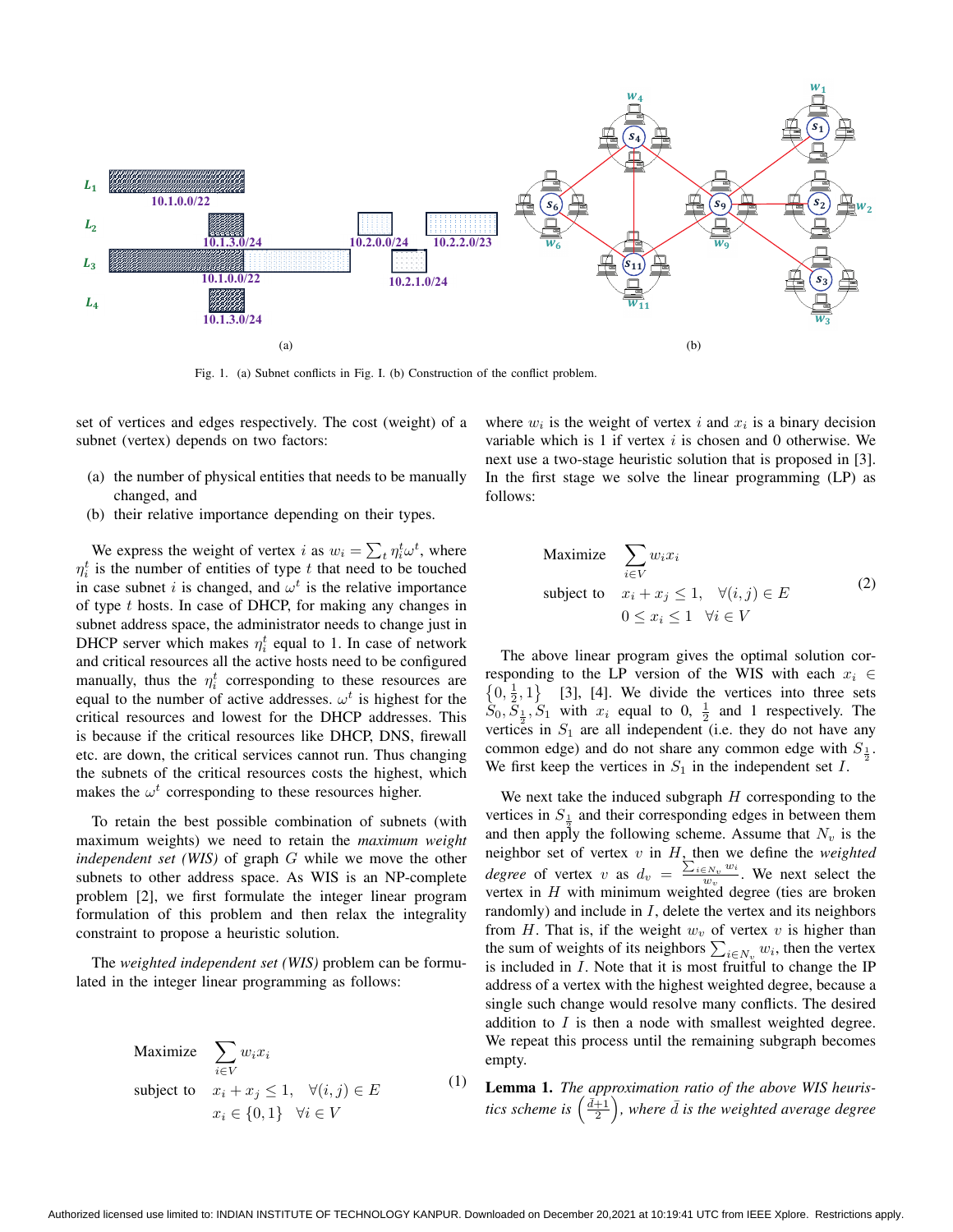of *G* and is given by 
$$
\bar{d} = \frac{\sum_{v \in V} \sum_{i \in N_v} w_i}{\text{total weight}}
$$
.

*Proof.* Please refer to [3] for the proof.

**An illustrative example:** We generate the WIS corresponding to the conflict graph in Fig. 1(b). We assume all the weights to be 1 for simplicity. We solve the LP problem corresponding to the conflict graph in AMPL solver [5]. The LP problem generates a value of  $\{1, 1, 1, \frac{1}{2}, \frac{1}{2}, 0, \frac{1}{2}\}$  corresponding to the variables  $\{x_1, x_2, x_3, x_4, x_6, x_9, x_{11}\}$ . Thus after the first stage  $I = S_1 = \{s_1, s_2, s_3\}$ . Notice that the vertices of  $S_1$  are independent and do not share any edge with that of  $S_{\frac{1}{2}} = \{s_4, s_6, s_{11}\}.$ 

 $\Box$ 

We next construct H with  $\{s_4, s_6, s_{11}\}$  and generate their weighted degrees, which come out to be equal to 2 for all three vertices. We thus choose any one of these three randomly and include it to  $I$  (say  $s_4$ ). We then remove the neighbors of  $s_4$  which makes the remaining subgraph empty. Thus the algorithm stops with  $I = \{s_1, s_2, s_3, s_4\}$ , while the remaining subnets  $\{s_6, s_9, s_{11}\}\$  in the conflict graph are decided to be changed to avoid conflict.



Fig. 2. Available address space at a location.

## *B. Reallocation of Subnets*

We next need to reallocate the *remaining subnets* (that are not in  $I$ ) to avoid conflicts. Keeping in mind that the address space will be summarized in the next stage, we try to reassign them in a manner that incurs maximum benefit. To do so we first sort the subnets in decreasing order of their sizes. Also assume that the fragments in the address space are denoted as  $f_1, f_2, ..., f_n$ . Fig. 2 shows the structure of the address space of a certain location. The *assigned* and *blocked* spaces are the address spaces that are already assigned subnets by the same and other locations respectively. The remaining subnets are assigned in order one after other using the following principle. For each fragment there will be atmost two possible positions where a subnet (say  $s_i$ ) can be assigned (either at the left or right of the fragment as shown in Fig. 2). Thus for  $n$  fragments there will be atmost  $2n$  possible positions, at each position the benefit of placing the subnet will be calculated. At any particular position, the benefit is calculated by summarizing the nearby subnets after positioning  $s_i$  and counting the reduction of the subnet entries after summarization. For example in Fig. I, moving  $s<sub>6</sub>$  from 10.1.3.0/24 to 10.2.1.0/24 makes the summary of 10.2.0.0/22 by summarizing  $\{s_5, s_6, s_7, s_8\}$ , thus the benefit of placing  $s_6$  at 10.2.1.0/24 is  $4 - 1 = 3$ . The position which gives the highest benefit will be chosen to place the subnet. Also notice that while summarizing, we need to make sure that the new summary does not make any new conflicts. This process is repeated for all the remaining subnets.

## III. ADDRESS SPACE CONSOLIDATION STAGE

After the conflict resolution and reallocation stage the subnets are now in a non-conflicting stage. We thus start our address space consolidation stage to generate the summary addresses corresponding to different neighboring subnets, so that the routing table entries of the routers and gateways are largely minimized. We first generate a coalition formation game for this consolidation operation, an then resolve another level of conflicts that may arise due to the consolidation phase.

#### *A. Preliminaries and Complexity of Subnet Consolidation*

**Definition 1.** *A collection of coalitions in a grand coalition N*, denoted as *C*, is defined as the set  $C = \{C_1, C_2, \ldots, C_l\}$ *of mutually disjoint coalitions*  $C_i \subseteq \mathcal{N}$ . In other words, a *collection is a random group of disjoint coalitions*  $C_i$  of  $N$ *not necessarily including all players of*  $N$ . If the collection *includes all player of*  $N$ , *i.e.*  $\cup_{i=1}^{l} C_i = N$ , *the collection is referred to as partition of*  $N$ .

**Definition 2.** *A coalition structure over is a collection of coalitions*  $CS = \{C_1, ..., C_k\}$  *such that*  $\bigcup CS = \mathcal{N}$  *and*  $C_i \cap C_j = \phi$  for any  $i, j \in \{1, 2, ..., k\} : i \neq j$ . The set of all *coalition structures over*  $N$  *is denoted as*  $\Pi^N$ .

The *coalition structure generation problem* [6] is to find a coalition structure over  $N$  that maximizes the social utility of the coalition structure, i.e. if  $CS^*$  is the optimal coalition structure and  $\phi$  is the value function of a coalition structure then  $CS^* = \arg \max_{CS \in \Pi^{\mathcal{N}}} \phi(CS)$ .

Our *subnet consolidation* problem is identical to the coalition structure generation problem by assuming the initial set of subnets as agent set  $\mathcal N$  and the merging of the subnets into multiple supernets is a coalition structure  $CS$ . Thus the problem boils down to find out the optimal set of supernet/coalition generation to maximize the social utility. As the optimal coalition structure generation problem is NP-hard, our subnet consolidation problem is NP-hard too. This is because of the fact that the number of possible coalition structures is given by the Bell number, which exponentially grows with  $|\mathcal{N}|$  [6].

## *B. Formulation of Iterative Coalition Formation Game*

We first sort the subnet addresses corresponding to each location so that the neighboring subnets can merge together to form a supernet. A social utility based coalition formation game is then designed using which the subnets can form coalitions or supernets. Let us define a coalition game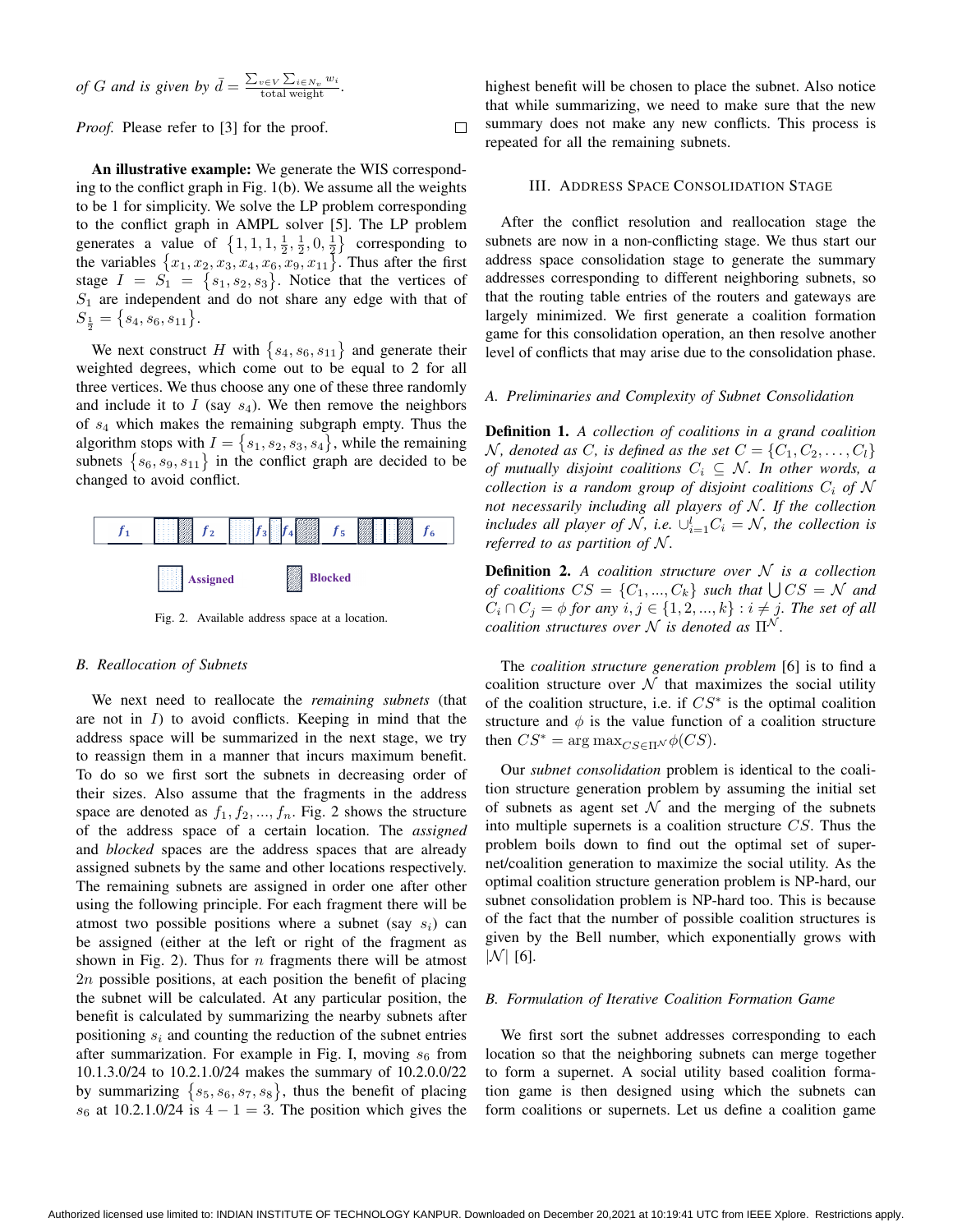$\mathcal{G} = (\mathcal{N}, \phi)$ , where N is the set of players representing each subnet and  $\phi$  is the social welfare function described later on. However determining the optimal coalition formulation is NP-hard, as it requires iterating over all possible coalitions of  $N$  subnets. Thus, an iterative coalition formation approach is more desirable. In [7], the authors have provided a generic framework for forming coalition games among players using two simple merge and split rules, which can be applied in an iterative fashion. However, before the framework can be adapted and applied to the problem, the following preference operator needs to be defined.

**Definition 3.** *A preference operator or comparison rela-* $\mu$  *tion*  $\triangleright$  *is defined for comparing two collections*  $\Omega =$  $\{O_1, O_2, \ldots, O_r\}$  *and*  $P = \{P_1, P_2, \ldots, P_s\}$  *with the same set of players*  $\mathcal{N}$  (*i.e.*  $\bigcup_{i=1}^{r} O_i = \bigcup_{j=1}^{s} P_j \subseteq \mathcal{N}$ ). Thus,  $O \triangleright P$ , *implies that the way* O partitions  $\tilde{N}$  is preferred over the way  *partitions*  $\mathcal{N}$ *.* 

The comparison relation  $(\triangleright)$  provides players with a way to compare coalitions before joining or splitting from them. Intuitively, this means that players in coalitions in  $P$  have the incentive to deviate and form coalitions given by  $O$  if doing so improves the social outcome, i.e.

$$
O \triangleright P \Leftrightarrow \phi(O) > \phi(P) \tag{3}
$$

Based on the above formulations, the rules for merging and splitting of the coalitions are defined as follows.

- Merge Rule: Merge the coalitions  $\{C_1, \ldots, C_l\}$  if  $\{\bigcup_{z=1}^{l} C_{z}\} \triangleright \{C_{1}, \ldots, C_{l}\}$
- Split Rule: Split the coalition  $\{U_{z=1}^{l}C_{z}\}\$  if  $\{C_1, \ldots, C_l\} \triangleright \{\bigcup_{z=1}^l C_z\}$

The merge rule specifies that if the coalitions  $\{C_1, \ldots, C_l\}$ can achieve a higher social welfare by merging, then they will merge and form a single coalition  $\{ \bigcup_{z=1}^{l} C_{z} \}$ . Similarly, the split rule specifies that if the coalition  $\{ \bigcup_{z=1}^{l} C_{z} \}$  can achieve a higher social utility by splitting the coalitions into smaller coalitions, then they will split and form smaller coalitions  $\{C_1,\ldots,C_l\}.$ 

## *C. Social Utility Function Generation*

The proposed subnet consolidation problem can be modeled as a  $(N, \phi)$  coalition game where N is the set of players (the subnets) and  $\phi$  is the utility function or value of a coalition. The value  $\phi(CS)$  of a coalition structure  $CS \in \Pi^{\mathcal{N}}$ must capture the trade off between the amount of subnet consolidation and the amount of overlap. For this purpose,  $\phi(CS)$  must be an increasing function of the amount of subnet consolidation which can be represented as a benefit function of the number of subnets  $B(CS)$  and a decreasing function

of the amount of overlap which can be represented as a loss function  $L(CS)$ . A suitable utility function is given by

$$
\phi(CS) = B(CS) - L(CS) = \alpha \left( \mathbb{M} - |CS| \right) - \beta \mathcal{W}(CS)
$$
 (4)

where  $M$  is assumed to be the initial number of subnets (which we assume to be the maximum number of subnets possible) and  $\alpha$  and  $\beta$  are the weights of the benefit and loss functions respectively. To calculate the  $W(CS)$  of a coalition structure  $CS$ , we construct a conflict graph where the coalitions are the vertices and there is an edge in between two coalitions if they overlap. The weights of the vertices (coalitions) are the sum of the weights of the individual subnets in the corresponding coalitions. We next run the WIS to find out the sum of the weights of the coalitions that need to be removed from the conflict graph to make it conflict free, which is basically the cost of making a coalition structure  $CS$ conflict-free.

#### *D. Implementation of the Coalition Game*

We now describe our merge-and-split based coalition formation scheme that runs iteratively. In each iteration the proposed algorithm starts from a partition  $T = \{T_1, T_2, ..., T_l\}$  of N. During the adaptive coalition formation phase any random coalition can start with the merge process. For implementation purposes, we assume that initially the individual subnets form separate coalitions. We next visit the coalitions sequentially, i.e. first  $T_1 \in T$  starts the merge by attempting to collaborate with a nearby coalition (say  $T_2$ ), if doing so will improve the social utility. If merging occurs, a new coalition  $\tilde{T}_1$  is formed. Next coalition  $\tilde{T}_1$  will attempt to merge with a nearby coalition (say  $T_3$ ) that can improve the social utility. The search ends by a final merged coalition  $T_1^{\text{final}}$  composed of  $T_1$  and one or several of coalitions in its vicinity. Notice that  $T_1^{\text{final}} = T_1$  if no merge occurred. The algorithm is repeated for the remaining  $T_i \in T$  until all the coalitions have made their merge decisions, resulting in a final partition  $F$ .

Fig. 3 shows an example of the merge operation where 7 subnets are merged to form 2 summaries or coalitions. Notice that for practical purposes we do not merge subnets if they are separated by some threshold Γ. This is because by merging two subnets that are largely separated will result in a significant number of unused spaces or fragmentation which need to be controlled by tunning the parameter Γ.

Following the merge process, the coalitions in the resulting partition  $F$  are next subject to split operations, if doing so will improve the social utility. The IP supernets can be split in different ways depending on the splitting position. For simplicity we assume that the split operation happens at the middle of the coalitions. After a split operation, a supernet is split into two coalitions, at each coalition the subnets are again shrunk to form a more compressed subnet structure. The smaller shrunk coalitions are again split if doing so will improve the utility. This is depicted in Fig. 3 where the coalitions 10.1.0.0/21 is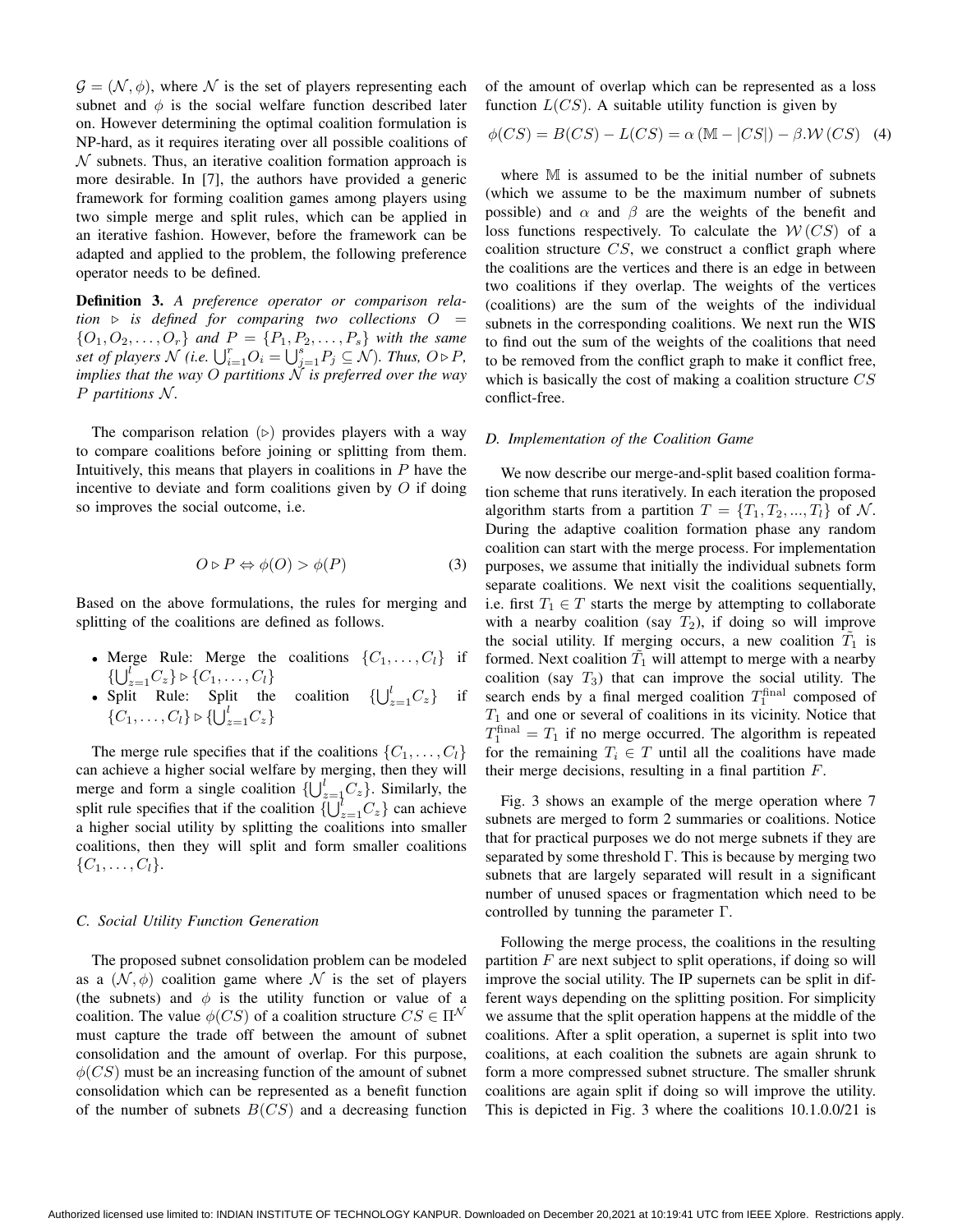

Fig. 3. Example of merge and split operation in the coalition game. The splitting points are shown in red lines.

first split from the middle into 10.1.0.0/22 and 10.1.4.0/22. The second coalition is then shrunk to form a more compressed coalition that consists of just one subnet 10.1.7.0/24. Thus an iteration consisting of multiple successive merge-and-split operations which is repeated until no improvement is noticed or the scheme terminates.

**Theorem 2.** In the game G, random iterations of the merge *and split rule will always terminate in finite steps from any arbitrary starting point.*

*Proof.* Notice that at every iterations the merge and split rules generates a partition that improves the social utility, i.e. if the sequence of partitions are  $P_1, P_2, \dots$  then  $P_{i+1} \triangleright P_i$ ,  $\forall i$ . However the number of different partitions are finite, thus the random iterations of merge and split rule will always terminate from any arbitrary point in finite steps.  $\Box$ 



Fig. 4. Example of a new conflict after merge-split based coalition formation stage.

## *E. Resolving Conflicting IP Summaries*

After the coalition formation stage there may be some overlapping summary addresses among different locations which needs to be reassigned. For example in Fig. 4 the mergesplit coalition formation may result in summary addresses of 10.1.4.0/22 and 10.1.7.0/24 which overlap mutually. In such scenario we need to move either one of these two summary addresses in a separate address space. This problem is similar to that in section II but differs in one aspect: in section II the individual subnets were moved to avoid conflict, whereas in this section we will move an entire coalition to avoid conflict.

| Scenario    | Locations | <b>Subnets</b> |
|-------------|-----------|----------------|
| E1          | 66        | 2473           |
| Eэ          | 113       | 1726           |
| $E_1 + E_2$ | 170       |                |
|             |           |                |

TABLE II SOME STATISTICS FOR A REAL-WORLD MERGER

The intuition behind this is that before the coalition formation stage the subnets were absolutely non-conflicting. However after the coalition formation stage few subnets decided to merge together and form a coalition for a better utility, thus those subnets have sufficient incentives to stay together and so are required to move together.

We thus construct a WIS graph where the coalitions are the vertices rather than the subnets, and the weights are the cumulative weights of all the subnets in that coalitions. We thus use the same heuristics to solve the WIS problem as discussed in section II. After the WIS stage the coalitions that are required to be moved are reassigned in any vacant address space to avoid conflict.

## IV. EXPERIMENTAL RESULTS

We evaluate the performance of our proposed schemes using simulations that exploit real-world data obtained in connection with two recent mergers, each of which involved two fairly large companies. In one case, only a part of one company merged with another thereby creating a scenario discussed in section I. Unfortunately, we are not at liberty to identify the companies involved in the two mergers. In the following we discuss results using data for one of the mergers involving companies that we will denote simply as  $E_1$  and  $E_2$ . We started with the routing table entries of these before the merger and first removed all public addresses. It was noticed that  $E_2$ had a few overlaps within itself; we removed the larger subnets corresponding to these overlaps. Table II shows the statistics for  $E_1$  and  $E_2$  following the overlap removal.

The available data did not include a detailed list of endpoint IP addresses, which is often difficult to collect. Therefore, we resorted to generating IP addresses within each subnet as follows: if the size of a subnet is  $x$  (obtained from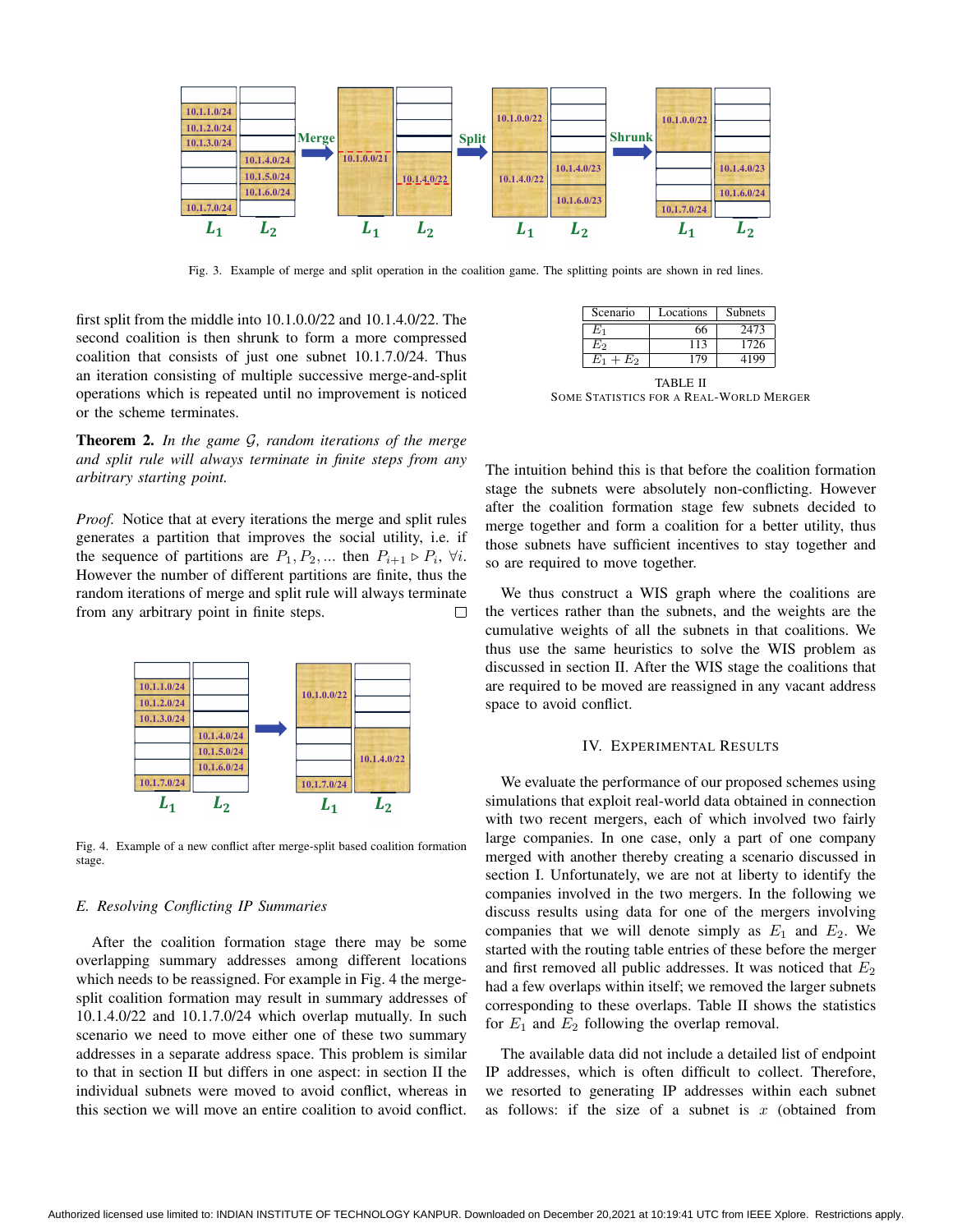the subnet mask), then the number of DHCP, network, and critical hosts are obtained by randomly selecting each address between 0 and  $0.5x, 0.25x, 0.05x$  with a probability of 0.5. This ensures that the number of active hosts at any subnet is no more than 75% of its size, which is representative of typical enterprises. Here  $\omega^t$  corresponding to DHCP, network and critical resources are assumed to be 1, 2 and 10 respectively.

We record (a) the percentage of subnets that need to be moved to make the enterprise network conflict-free after merging, and (b) the amount of subnet consolidation which is the percentage of entries that are reduced after the mergesplit based coalition game. We also generate multiple synthetic traces from the original trace by varying the number of locations in each enterprise and their corresponding table entries.



Fig. 5. CDF of the number of subnets at different locations.

Fig. 5 shows the distribution of the number of subnets in different locations at the enterprises  $E_1$  and  $E_2$ . From this figure we can observe that the distribution is highly skewed;  $~\sim$ 80-90% of the locations have  $~<$ 50 subnets, whereas the maximum number of subnets at any location is around 350. Thus in the trace files few locations are highly crowded, whereas most of the locations have very small number of subnets.



Fig. 6. Percentage of subnets that are to be changed to make the enterprise networks conflict free after  $E_1$  and  $E_2$  merges.

Fig. 6 shows the percentage of subnets that need to be changed for a conflict-free merging of  $E_1$  and  $E_2$  with the variation of the fraction of locations that are considered to be merged from these two enterprises. For example, the point 0.2 in the x-axis represents the case when the *largest* (w.r.t the number of subnets) 20% of the locations of  $E_1$  and  $E_2$ are assumed to be merged. Thus the point 1.00 in the xaxis represents the case when entire  $E_1$  and  $E_2$  merge; we call this number *merging fraction* for the sake of explanation. We assume the merger threshold  $\Gamma$  to be 512 for Fig. 6. From Fig. 6 we can observe that the number of subnets that needs to be changed varies from 6-8% when the merging fraction varies from 0.2 to 1. This shows that by changing few subnet addresses the enterprises can effectively remove all conflicts, which shows the effectiveness and the usefulness of the proposed scheme. Also notice that the amount of change needed does not vary significantly with the increase in merging fraction, which results from the highly skewed nature of the subnet distribution in these enterprises.



Fig. 7. Percentage of entries reduced after the merge-split based coalition game.

Fig. 7 shows the percentage of subnet entries that are reduced after the consolidation process with different merging fractions, while assuming  $\Gamma$  equal to 512. From Fig. 7 we can observe that through the iterative merge-split process we can reduce the subnet entries by ∼80-90% with different merging fraction scenarios. As we have mentioned that the subnet consolidation is also effective even within an enterprise, which is also reflected in Fig. 7. The amount of improvement does not change significantly with the increasing merging fraction due to its largely skewed nature.

## V. RELATED WORKS

## *A. IP Conflict Resolution*

In the IP address conflict resolution, much work has been done in the context of mobile ad-hoc networks (MANET) where merging and splitting of nodes from a MANET is common. However, we have not seen any algorithmic work on optimizing conflict resolution and subnet consolidation in enterprise networking context. The conflict resolution in MANET can be classified into two broad categories: centralized and decentralized. In the centralized scheme, a leader is elected as an address authority that maintains the state information of all the nodes in the MANET. Whenever a new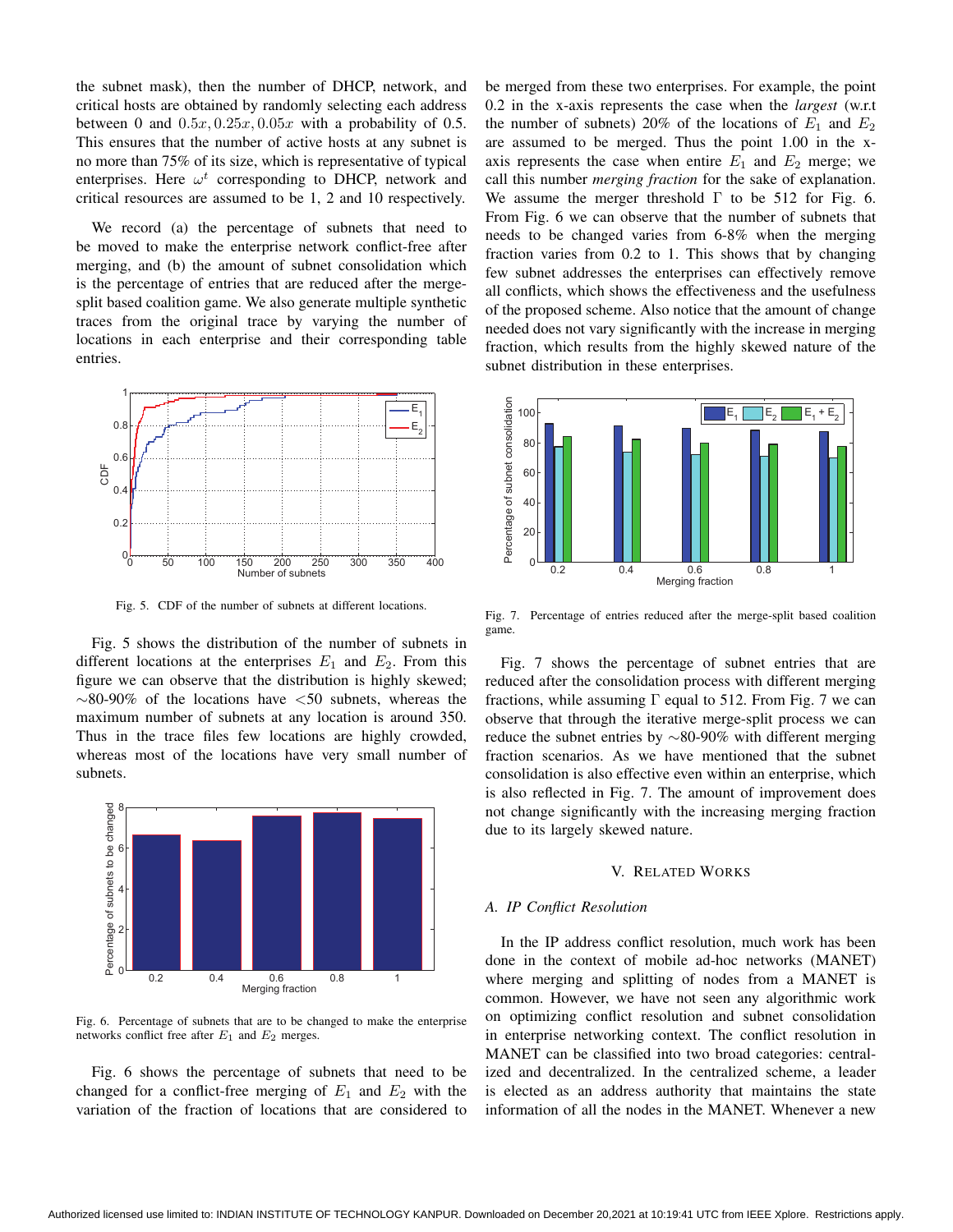node joins the network, it needs to negotiate with the leader so that there will not be any address conflict. Some of the proposals that fall in this category are DACP [8], ODACP [9], VASM [10], Lightweight secure address configuration [11] etc.

In the distributed approaches a new node randomly chooses a tentative address and floods an address request message in the network to query for the usage of its tentative address. If the address is already in use, an address reply message is unicast back to the requesting node so that a different address can be selected. The absence of an address reply indicates the availability of the requested address. Such approaches are addressed in the proposals like AAA [12], MANETCONF [13], PRIME DHCP [14], AIPAC [15], MMIP [16], ADIP [17], IDDIP [18], IDSDDIP [19], secure auto-configuration [20], [21], quadratic residue based address allocation [22] etc. WeakDAD [23] is a slightly different procedure where every node is identified by a unique tuple consists of its IP address and a unique key which is typically its MAC address. While merging if two nodes have the same IP address, they can still be identified by their unique keys. Notice that our conflict resolution problem is significantly different than the above literature because in our problem the entire conflicting subnets with different weights need to be altered rather than individual nodes as done in MANET. Also in the above schemes the newly joined nodes generate fresh IP addresses that are not used by the existing MANET nodes, whereas in our scheme we try to minimize the overhead/cost of changing addresses in case of enterprise merging.

## *B. Coalition Games*

There are two distinct classes of games that differ in terms of the factors that influence a coalition's value. The first class is called *Characteristic function games (CFGs)* where the value of a coalition depends solely on the identities of its members. The second class is called *Partition function games (PFGs)* where the value of a coalition depends on both the identities of its members as well as the way non-members are partitioned. In the literature on algorithmic game theory the CFGs have received more attention. In [24], [25], [26] the authors have adopted dynamic programming algorithm for the coalition structure generation problem, whereas the authors in [27], [28] have used integer partition-based representation for coalition structure generation. Several iterative, decentralized and greedy algorithms are proposed in [29], [30], [31], [32].

Metaheuristics like genetic algorithm and simulated annealing have been proposed in [33], [34]. Other greedy and adaptive searches are used in [35], [36]. Distributed Constraint Optimization framework has been adopted in [37], [38], [39] where the agents in the coalitions choose an action so as to maximize the sum of the reward functions from their choice of actions. In [7], [40], [41] the authors have described the notion of graph-restricted games where the nodes of the graph represent the agents, while the edges can be interpreted as communication channels, or trust relationships, which facilitate the cooperation. Authors in [42] have proposed an edge contraction based scheme by either removing an edge from a graph, or merging the two nodes that were previously joined by that edge.

In the networking research, CFG based coalition formation games have been studied in the context of cognitive radio networks [43], [44], small cell networks [45], vehicular networks [46], [47], file sharing networks [48], delay tolerant networks [47], mobile social networks [49] etc. On the other hand PFG games are comparatively less studied in the literature, however some of the proposals are found in [50], [51], [52]. Interestingly our subnet cosolidation problem falls under the category of PFG games as the utility of a coalition (or social/global utility in our case) is dependent on the subnets of the other coalitions due to the overlap of the subnets in between different coalitions.

## VI. CONCLUSIONS AND FUTURE WORKS

In this paper we addressed the problem of resolving IP address conflicts and consolidating the IP address space in large enterprises, especially in the context of merger/acquisition of companies and the required alignment of their IT infrastructures. We proposed a conflict resolution scheme that moves a few subnets with the intent to minimize cost and overhead of the change. We also developed an address space consolidation mechanism so that the routing entries of the routers and gateways are largely minimized. The results show that the proposed scheme can substantially reduce the effort required in the conflict removal and result in much smaller routing tables.

This paper is a preliminary study to overcome the address space issues in large enterprises especially at the time of merging, without *aggressively* changing the subnet addresses. In the future, we plan to consider the broader question of tradeoff between the extent of IP address changes and the resulting reduction in number of subnets (i.e., number of routing table entries). For example, if the administrators are willing to change IP addresses of a few larger subnets in a particular way, it might allow much better compaction than the approach that simply minimizes IP address changes. We will also examine more complex situations that involve simultaneous merger and split of multiple companies.

In such situations, the order in which splits and mergers are handled can significant and an optimal ordering can reduce the perturbation substantially. Finally, we will examine the anomalies (e.g., unreachability, packet looping, packet loss) *during* the process of conflict resolution/consolidation, and how the undesirable impacts can be minimized. This would likely lead to on-line methods of conflict resolution/consolidation that can be run concurrently with the normal operation of the network for transacting business or serving customers. Finally, we plan to do a more thorough evaluation of our proposed method based on data from a much larger set of real-world scenarios.